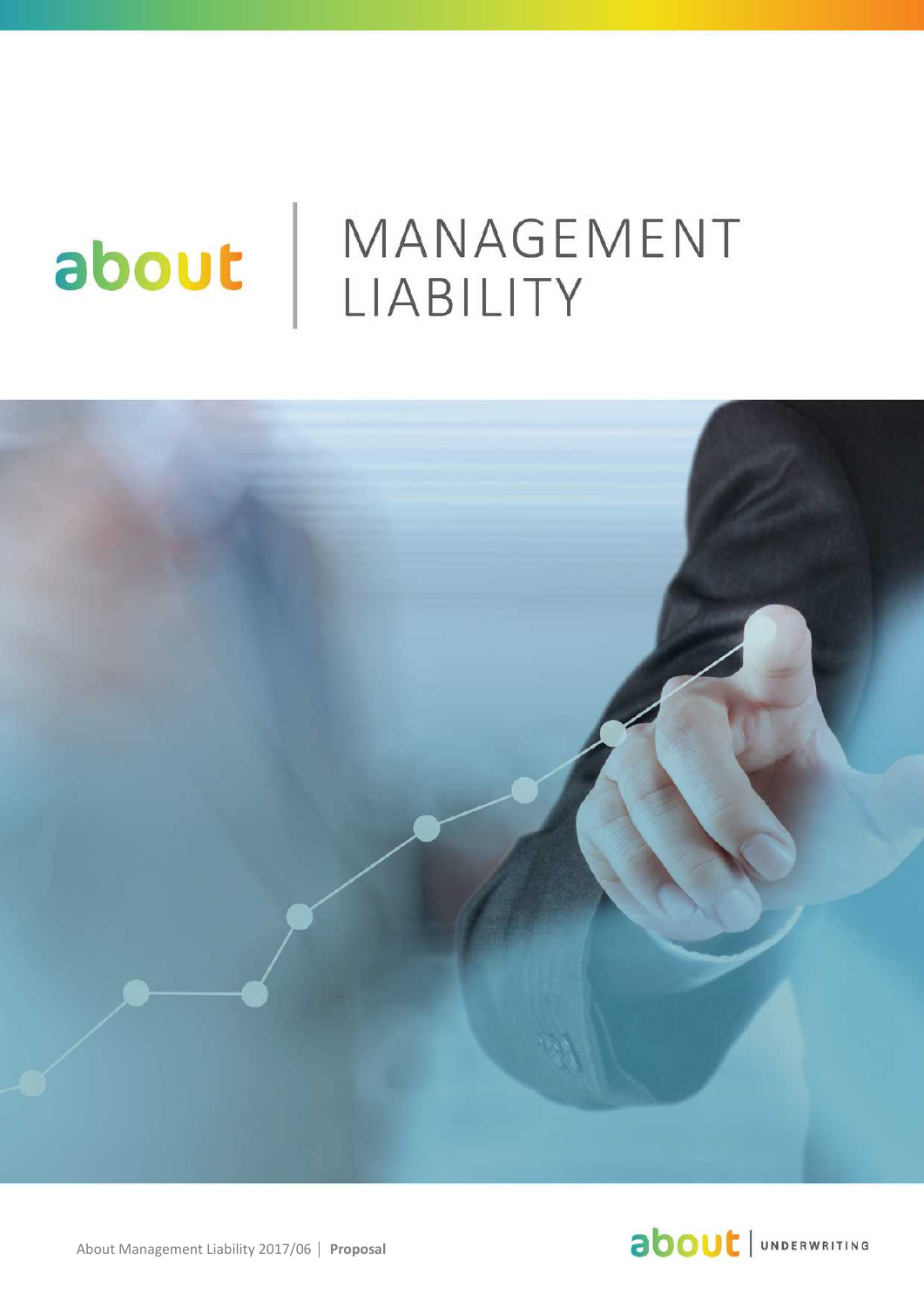

#### **IMPORTANT INFORMATION: PLEASE READ THE FOLLOWING INFORMATION BEFORE COMPLETING THIS PROPOSAL**

#### **Obtaining a Quotation**

To minimise delays in obtaining a quotation please provide complete answers to all questions in this proposal and attach relevant brochures, CVs, etc. that you believe will help us understand your business.

#### **Your Duty of Disclosure**

Before you enter into an insurance contract, you have a duty to tell us anything that you know, or could reasonably be expected to know, may affect our decision to insure you and on what terms.

You have this duty until we agree to insure you.

You have the same duty before you renew, extend, vary or reinstate an insurance contract.

You do not need to tell us anything that:

- reduces the risk we insure you for; or
- is common knowledge; or
- we know or should know as an insurer; or
- we waive your duty to tell us about.

#### **Non-disclosure (if you do not tell us something)**

If you do not tell us anything you are required to, we may cancel your contract or reduce the amount we will pay you if you make a claim, or both.

If your failure to tell us is fraudulent, we may refuse to pay a claim and treat the contract as if it never existed.

#### **Defence Costs & Averaging Provision**

General Conditions within the policy provides that if your liability for any Claim is for an amount in excess of the amount of the limit of liability, then we, under Professional Indemnity and Management Liability of this policy shall only cover the same proportion of such defence costs as the limit of liability bears to the total amount to be paid dispose of the claim (exclusive of defence costs).

#### **Claims Made and Notified Policy**

The cover provided under Professional Indemnity and Management Liability of this policy operates on a 'Claims Made and Notified' basis. This means that the policy only covers you for claims made against you and notified to us in writing during the period of insurance.

Where a 'Retroactive Date' is specified in your policy schedule, your policy only covers any claim made against you during the period of insurance that arises from any conduct, act, error or omission that occurred on or after the Retroactive Date.

Section 40(3) of the *Insurance Contracts Act 1984* (Cth) provides that where an insured gives notice in writing to the insurer of facts that might give rise to a claim against the insured as soon as reasonably practicable after the insured became aware of those facts but before the period of expiry, the insurer is not relieved of liability under the insurance contract in respect of the claim, by reason only that it was made after the expiration of the period of insurance.

The above right arises solely under Section 40(3) of the *Insurance Contracts 1984* (Cth) and not under your insurance policy.

#### **Liability assumed by you under a contract or agreement**

It is not possible for you to transfer to us the entire spectrum of legal liabilities which you may be compelled to bear under the terms of a wide variety of Indemnity and/or Hold Harmless Clauses frequently inserted into commercial business contracts by principals, lessors or other parties.

Liability assumed by you under contract or agreement is only covered to the extent described in your insurance policy.

Prior to accepting legal liability for loss, destruction, damage or injury, which would not otherwise have attached to you at law, you should contact your insurance broker to enquire whether your insurance policy covers such liability or, if not, whether it may be so extended.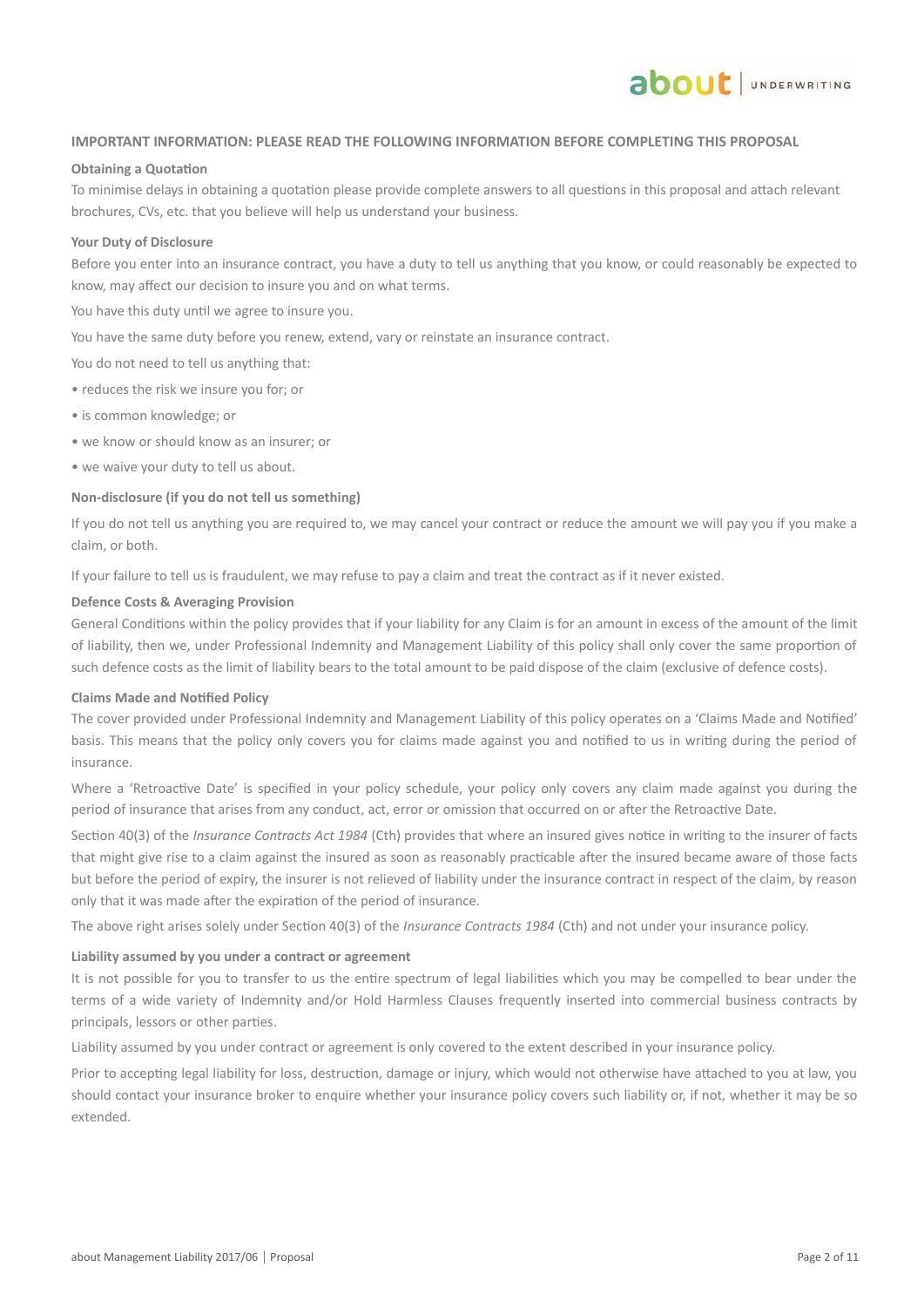# **ADOUT** JUNDERWRITING

#### **Subrogation Agreements**

Where another person would be liable to compensate you for any legal liability for loss, destruction, damage or injury otherwise covered by this insurance, but you have agreed with that person either before or after the loss, destruction, damage or injury occurred that you would not seek to recover any monies from that person, we will not cover you under this insurance for such legal liability for loss, destruction, damage or injury.

#### **Privacy**

About Underwriting value the privacy of your personal information and we will ensure the handling of your personal information is dealt with in accordance with the *Privacy Act 1988* (Cth) (the Act) and the relevant Australian Privacy Principals. Our full privacy policy can be accessed at **aboutunderwriting.com.au** 

When we provide insurance products and/or services, we ask you for the personal information we need to assess applications for insurance policies, to administer and manage insurance policies and to investigate and handle claims. This can include a broad range of information ranging from your name, date of birth, address and contact details to other information about your personal affairs including your profession, financial affairs including financial statements, any criminal convictions or claims.

We may need to disclose personal information that you provide us to contractors, coinsureds, insurers and underwriters (who may be located overseas), lawyers, claims adjusters and others engaged by About Underwriting to enable them to administer policies or handle claims. Regardless of the information shared, we will take all reasonable steps to ensure that the above parties protect your information in the same way that we do.

Our Privacy Policy shown in the above link contains information about how you can access the information we hold about you, ask us to correct it, or make a privacy related complaint. You can obtain a copy from our Privacy Officer by emailing to [privacy@aboutunderwriting.com.au](mailto:privacy@aboutunderwriting.com.au)

#### **Consent**

By visiting any of our websites, online quotation systems, applying for, renewing or using any of our products or services you agree to your information being collected, held, used and disclosed as set out in our Privacy Policy.

#### **Complaints or Disputes**

If you wish to make a complaint about our products or services, or a Privacy breach, you can contact us at [complaints@aboutunderwriting.com.au](mailto:complaints@aboutunderwriting.com.au) or [privacy@aboutunderwriting.com.au](mailto:privacy@aboutunderwriting.com.au) Please refer to our complaints & disputes process detailed at **aboutunderwriting.com.au** 

If this does not resolve the matter or you are not satisfied with the way a complaint has been dealt with, you should contact:

Lloyd's Underwriters' General Representative in Australia Level 9, 1 O'Connell St Sydney NSW 2000 Telephone Number: (02) 8298 0783 Email: [idraustralia@lloyds.com](mailto:idraustralia@lloyds.com)

who will refer your dispute to the Complaints team at Lloyd's.

Complaints that cannot be resolved may be escalated to an independent dispute resolution body; Financial Ombudsman Services Limited (FOS). This external dispute resolution body has the ability to make decisions of which About Underwriting are obliged to comply.

Contact details are:

**Financial Ombudsman Services Limited Phone: 1800 367 287 Email:** [info@fos.org.au](mailto:info@fos.org.au) **Internet:** [http://www.fos.org.au](http://www.fos.org.au/) **GPO Box 3, Melbourne, VIC 3001**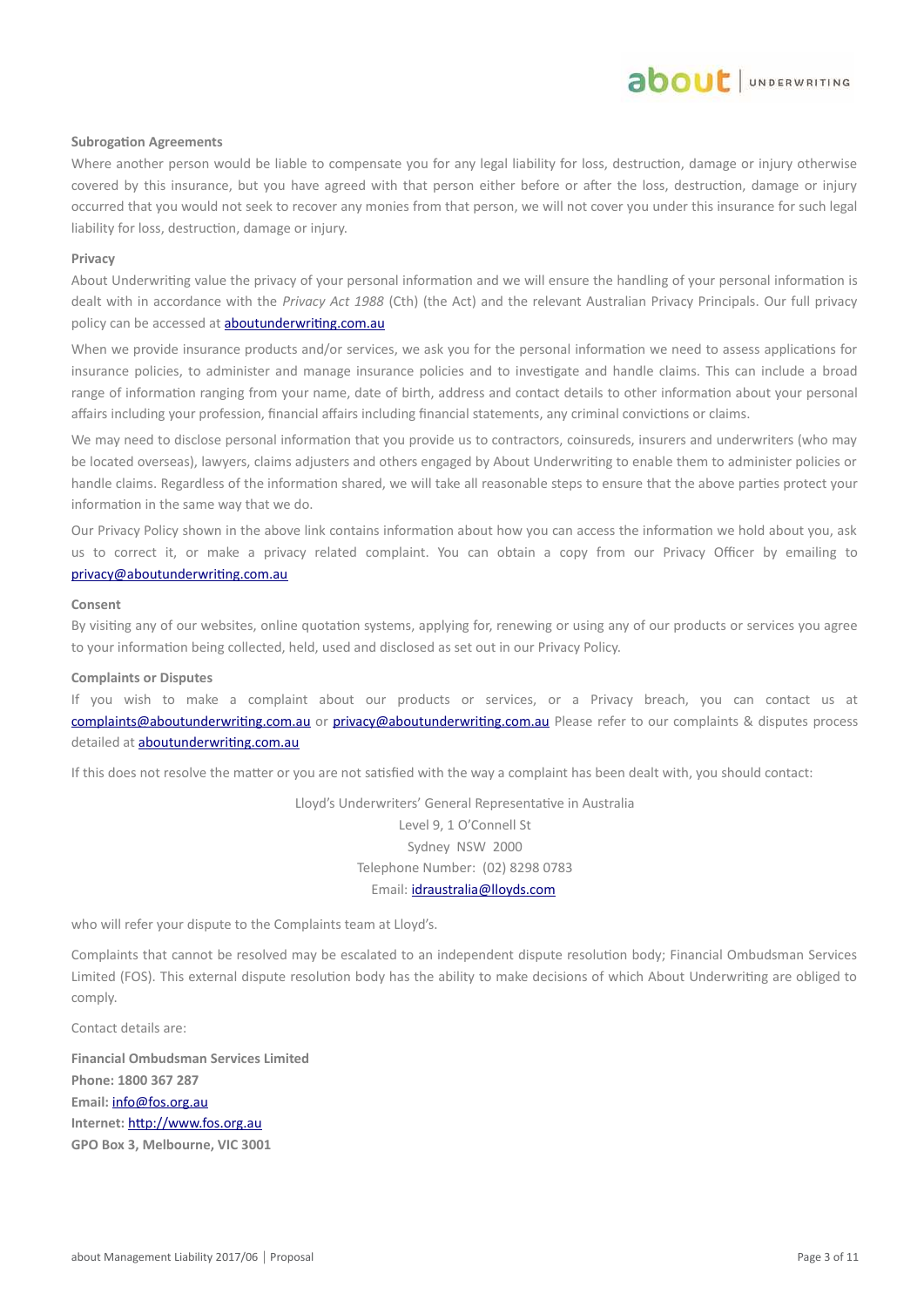

## **Management Liability Proposal**

This Proposal is for standalone Management Liability Insurance.

"You/your" in this Proposal means the "Named Insured".

| <b>About you</b>               |                             |
|--------------------------------|-----------------------------|
| 1. Named insured(s):           |                             |
|                                |                             |
| 2. Trading name(s):            |                             |
|                                |                             |
| 3. ABN:                        | Are you registered for GST? |
|                                | $\Box$ Yes $\Box$ No        |
| 4. Web address(es):            |                             |
| 5. Principal business address: |                             |
| 6. Other business locations:   |                             |
|                                |                             |
| <b>About the Company</b>       |                             |

- 7. Date of Incorporation:
- 8. Company structure to be Insured under the Policy:

| Proprietary Limited (Pty Ltd) | $\Gamma$ Yes | $\Box$ No |
|-------------------------------|--------------|-----------|
| <b>Public Unlisted</b>        | $\Box$ Yes   | $\Box$ No |
| Non Profit/Association        | $\Box$ Yes   | $\Box$ No |
| <b>Public Listed</b>          | $\Box$ Yes   | $\Box$ No |
| Trust                         | $\Box$ Yes   | $\Box$ No |
| Partnership                   | $\Box$ Yes   | $\Box$ No |
| Sole Trader                   | $\Box$ Yes   | $\Box$ No |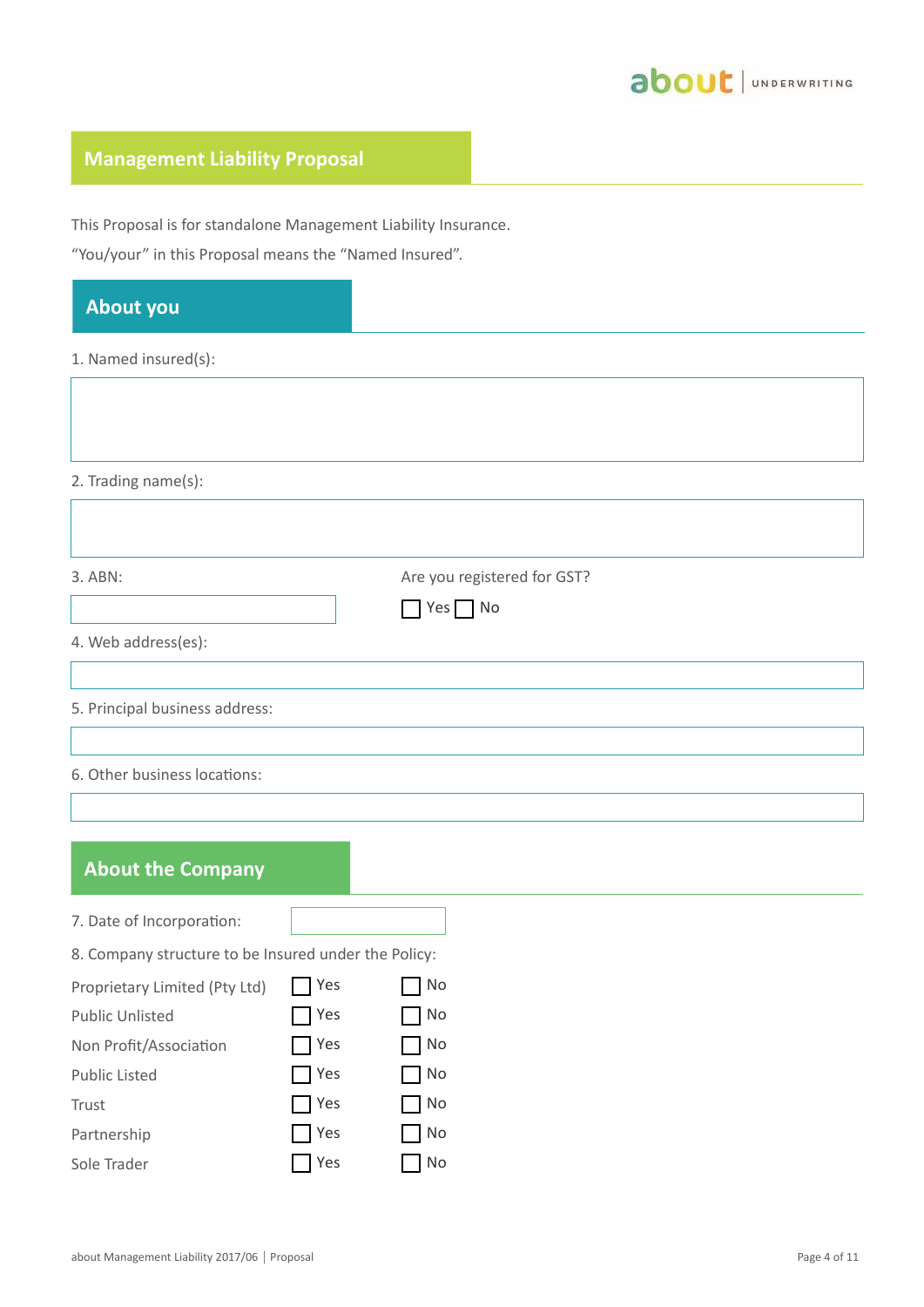

| 9. Please provide a detailed description of the Business Activities including all subsidiaries and controlled entities:     |     |                             |
|-----------------------------------------------------------------------------------------------------------------------------|-----|-----------------------------|
|                                                                                                                             |     |                             |
| 10. Does the Company have any securities listed on any Stock Exchange?                                                      | Yes | <b>No</b>                   |
| 11. Has the Company made or about to make any acquisitions, mergers, capital raisings or divestments?                       |     |                             |
|                                                                                                                             | Yes | No                          |
| 12. Has the Company changed its external auditors and/or legal advisors in the past 3 years?                                |     |                             |
|                                                                                                                             | Yes | No                          |
| 13. Does the Company engage in any business or hold any assets in the USA?                                                  | Yes | No                          |
| 14. Does any shareholder own more than 50% of the Companies shares?                                                         | Yes | $\overline{\phantom{a}}$ No |
| 15. Has the Company or its Directors or Officers disclosed any confidential information in the last 5 years?                |     |                             |
|                                                                                                                             | Yes | No                          |
| 16. Has any employee that has had access to the Companies confidential information left your employ in the last<br>3 years? | Yes | No                          |
| If Yes to any of the above, please provide details:                                                                         |     |                             |

## **About the Employees**

| 17. Employees                             | Number |
|-------------------------------------------|--------|
| Directors/Officers/Partners/Board Members |        |
| Full Time Employees excluding the above   |        |
| Part Time Employees                       |        |
| <b>Casual Employees</b>                   |        |
| <b>Independent Contractors</b>            |        |
| <b>Voluntary Workers</b>                  |        |
| Total                                     |        |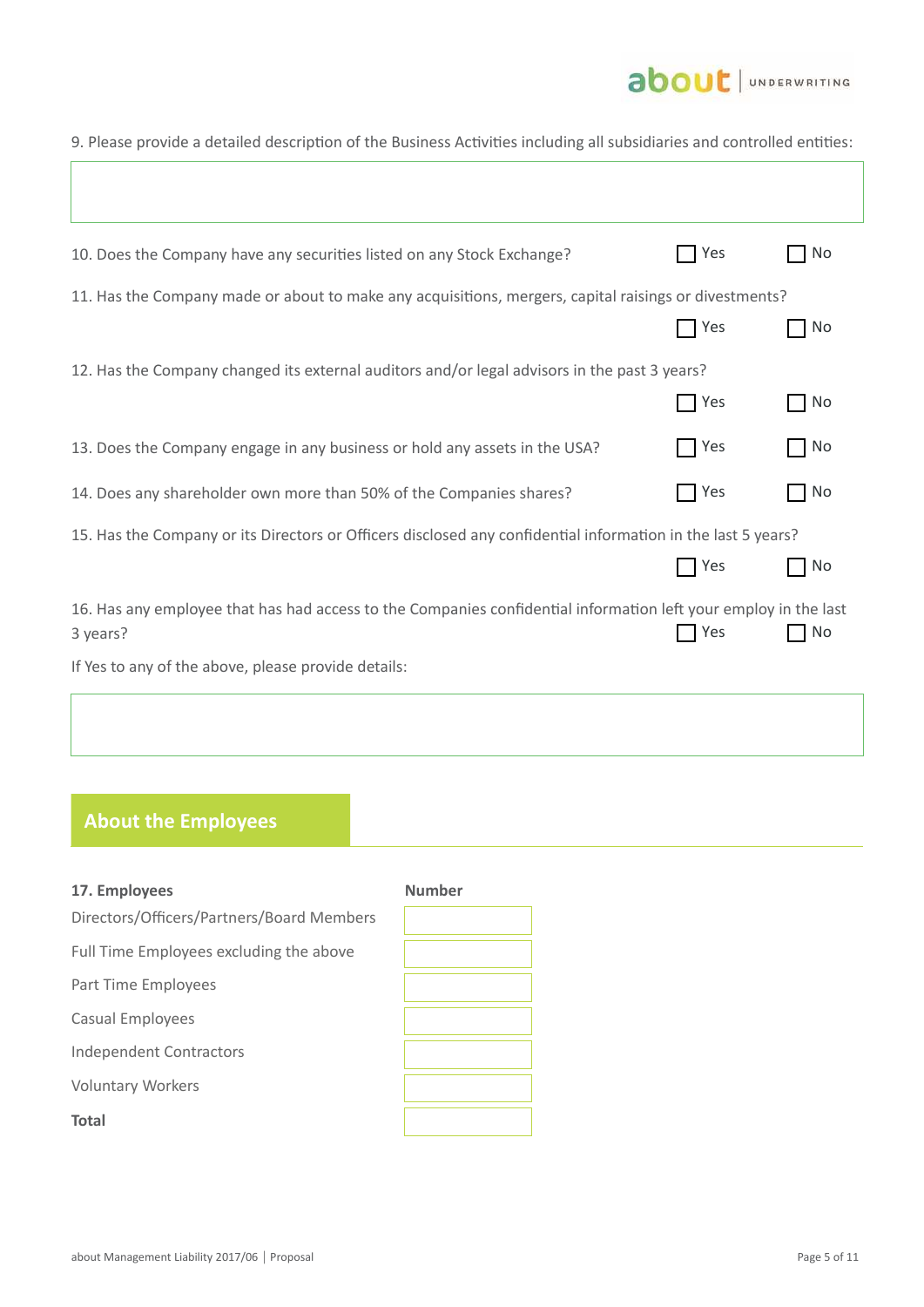

| 18. Do you anticipate a significant change to the number of employees in the next 12 months?                                                                                                                                     |                            |            |                             |
|----------------------------------------------------------------------------------------------------------------------------------------------------------------------------------------------------------------------------------|----------------------------|------------|-----------------------------|
|                                                                                                                                                                                                                                  |                            | <b>Yes</b> | $\blacksquare$ No           |
| 19. Is the Company or any of its subsidiaries or controlled entities undergoing any employee redundancies, layoffs<br>or early retirements for any reason in the next 12 months?                                                 |                            | Yes        | $\overline{\phantom{a}}$ No |
| If Yes, please provide details:                                                                                                                                                                                                  |                            |            |                             |
|                                                                                                                                                                                                                                  |                            |            |                             |
| 20. Does the Company have written employment procedures/employee handbook that are made available to<br>each employee and does the company adhere to these procedures at all times?                                              |                            | Yes        | No                          |
| If No, please provide details:                                                                                                                                                                                                   |                            |            |                             |
|                                                                                                                                                                                                                                  |                            |            |                             |
| 21. Annual Salary bracket                                                                                                                                                                                                        |                            |            |                             |
| <b>Annual Salary</b>                                                                                                                                                                                                             | <b>Number of Employees</b> |            |                             |
| $$0 - $50,000$                                                                                                                                                                                                                   |                            |            |                             |
| \$50,001 - \$100,000                                                                                                                                                                                                             |                            |            |                             |
| \$100,001 - \$250,000                                                                                                                                                                                                            |                            |            |                             |
| Above \$250,001                                                                                                                                                                                                                  |                            |            |                             |
| 22. Are all employees engaged under a written contract or employment?<br>If No, please provide details:                                                                                                                          |                            | Yes        | No                          |
|                                                                                                                                                                                                                                  |                            |            |                             |
| 23. Are decisions regarding redundancies, layoffs, early retirement and/or negative performance reviews always<br>reviewed by the Companies human resource department/internal legal department or external legal<br>department? |                            | Yes        | No                          |
| If No, please provide details:                                                                                                                                                                                                   |                            |            |                             |
|                                                                                                                                                                                                                                  |                            |            |                             |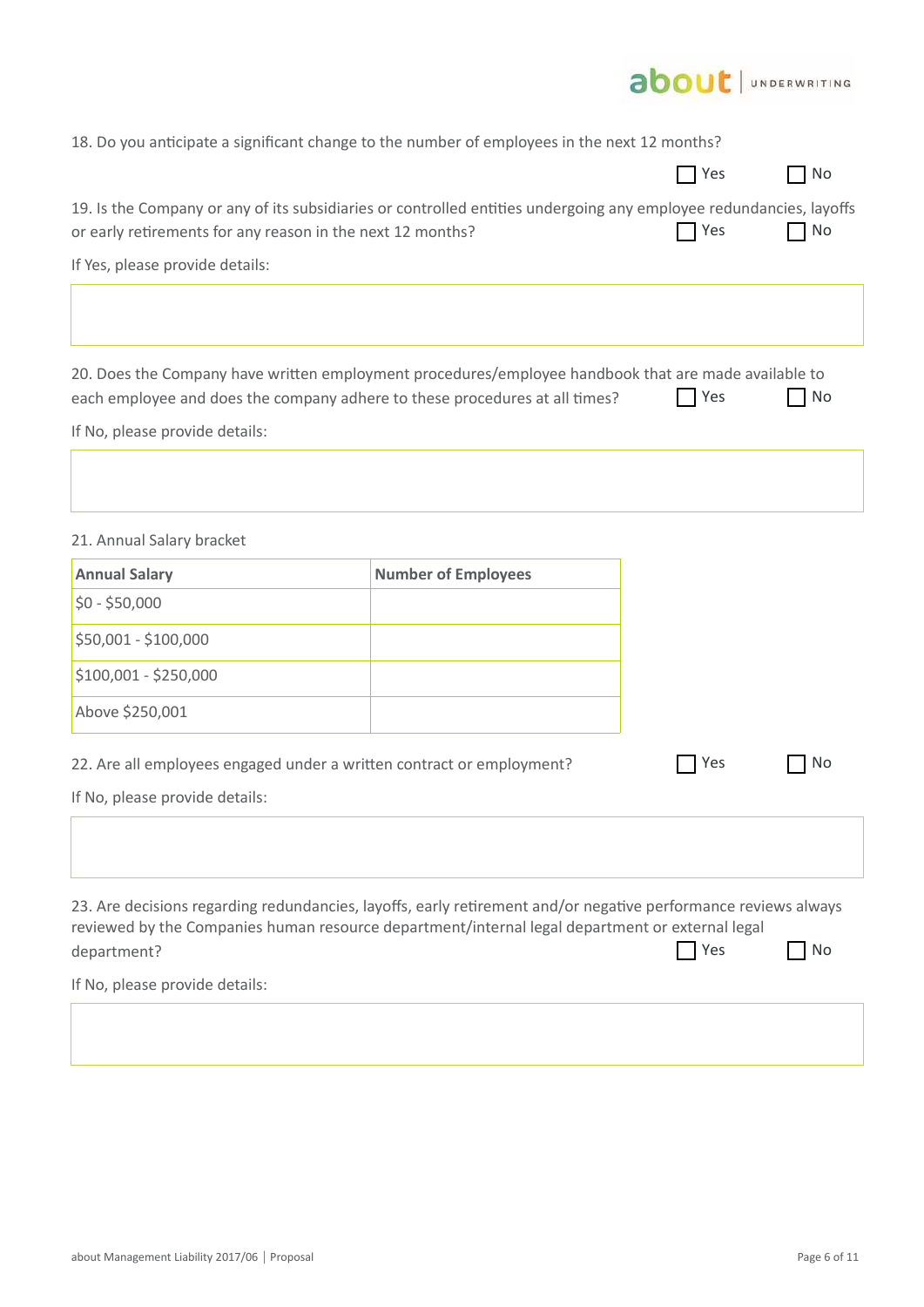

# **Financial Information**

| <b>Annual Turnover</b>                                                                                                                                                                                                | \$         |                 |                       |
|-----------------------------------------------------------------------------------------------------------------------------------------------------------------------------------------------------------------------|------------|-----------------|-----------------------|
|                                                                                                                                                                                                                       |            |                 |                       |
| <b>Net Profit</b>                                                                                                                                                                                                     | \$         |                 |                       |
| <b>Gross Total Assets</b>                                                                                                                                                                                             | \$         |                 |                       |
| <b>Gross Total Liabilities</b>                                                                                                                                                                                        | \$         |                 |                       |
| 25. Is there any proposed changes or has there been any change in the financial position or capital structure in<br>the past 3 years that may materially affect the financial performance of the Company? $\Box$ Yes  |            |                 | No                    |
| If Yes, please provide details:                                                                                                                                                                                       |            |                 |                       |
|                                                                                                                                                                                                                       |            |                 |                       |
| 26. After investigation, is any Director or Officer of the Company aware of any facts or circumstances that may<br>affect the Company to meet its debts as and when they fall due?<br>If Yes, please provide details: |            |                 | Yes<br>No             |
|                                                                                                                                                                                                                       |            |                 |                       |
| 27. Please provide a percentage split of the states in which you generate your fee income:<br>NSW:<br>ACT:<br>TAS:<br>VIC:                                                                                            | NT:<br>WA: | QLD:<br>$O/S$ : | SA:<br>100%<br>Total: |
| 28. Have you been licensed and registered in all states and territories in which you conduct your business since<br>the business commencement date? If No, please provide additional information:                     |            |                 | No<br>Yes             |
|                                                                                                                                                                                                                       |            |                 |                       |
| 29. Do you conduct business overseas? If Yes, please provide details:                                                                                                                                                 |            |                 | Yes<br>No             |
|                                                                                                                                                                                                                       |            |                 |                       |
| 30. Has the name of your business ever changed or have you ever operated your business under a different<br>corporate entity? If Yes, please provide additional information:                                          |            |                 | Yes<br>No             |
|                                                                                                                                                                                                                       |            |                 |                       |
|                                                                                                                                                                                                                       |            |                 |                       |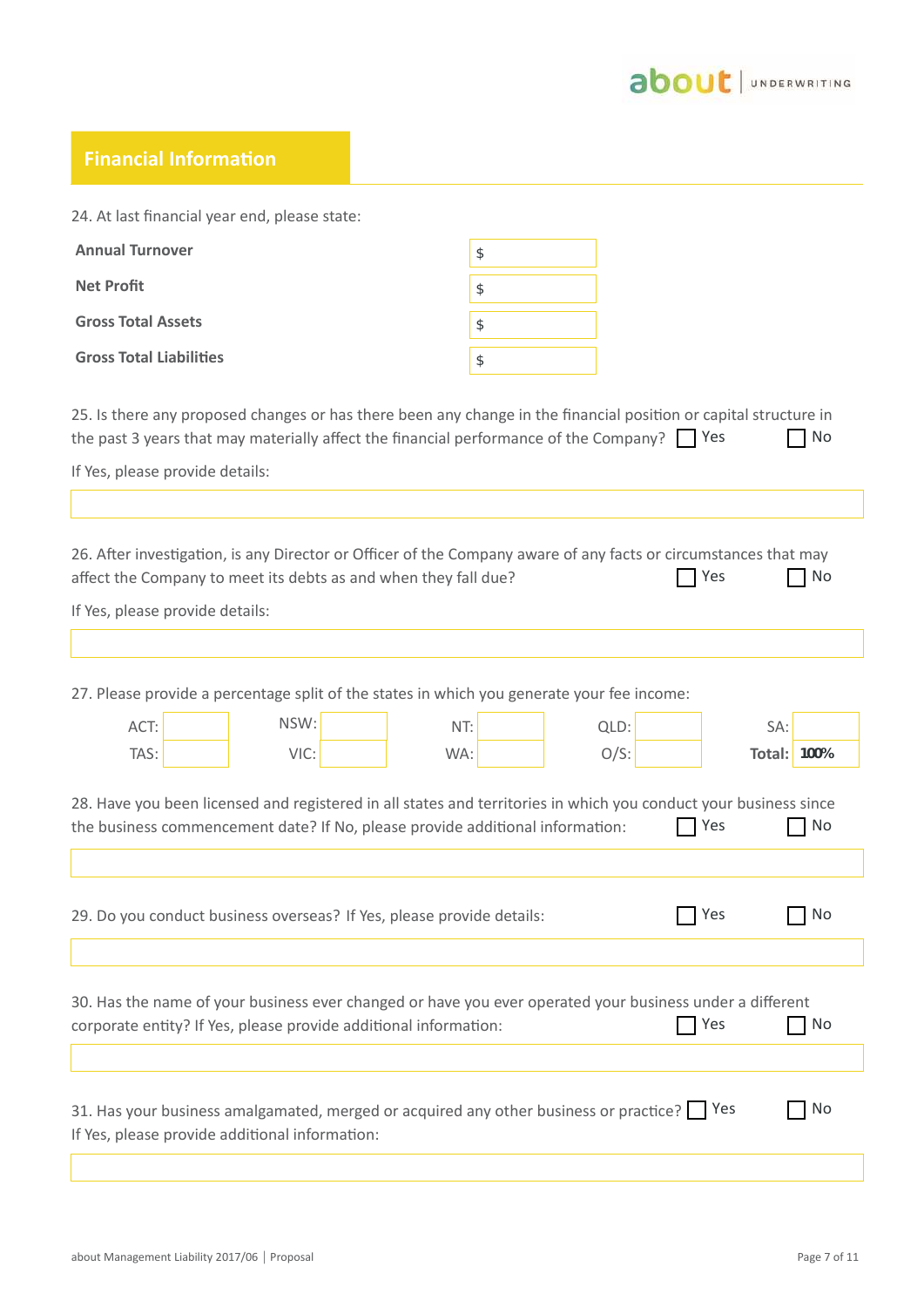

### **About your Claims**

32. After full enquiry of all your employees, has any insurance claim been made against you or your business or that of any principal, partner, director or employee in this or any other business?  $\Box$  Yes  $\Box$  No

If Yes, please provide details:

| <b>Date Notified</b><br>(DD/MM/YYYY) | <b>Insurer</b> | <b>Description</b> | <b>Amount Paid</b> | Maximum<br><b>Potential Loss Open</b> | <b>Finalised or Claimant Name</b> |
|--------------------------------------|----------------|--------------------|--------------------|---------------------------------------|-----------------------------------|
|                                      |                |                    |                    |                                       |                                   |
|                                      |                |                    |                    |                                       |                                   |
|                                      |                |                    |                    |                                       |                                   |
|                                      |                |                    |                    |                                       |                                   |
|                                      |                |                    |                    |                                       |                                   |

| 33. Are you aware of any circumstances or incidents which may result in a claim being made against you or your |                       |           |
|----------------------------------------------------------------------------------------------------------------|-----------------------|-----------|
| business or the business of any principal, partner, director or employee?                                      | <b>Paragraphy</b> Yes | $\Box$ No |
| tin March (a la casa a casa televididad) de la canta de la casa de la casa de la catala de la casa de la casa  |                       |           |

If Yes, please provide details of circumstances or incidents:

| 34. Have you or any of your employees ever been the subject of any disciplinary proceedings or actions for |     |           |
|------------------------------------------------------------------------------------------------------------|-----|-----------|
| misconduct in a professional respect whilst in this or any other business?                                 | Yes | $\Box$ No |

If Yes, please provide details of proceedings or actions:

35. Have you, your principals, partners, directors or predecessors in business had insurance declined, cancelled, refused or had any special terms imposed?  $\Box$  Yes  $\Box$  No

If Yes, please provide details: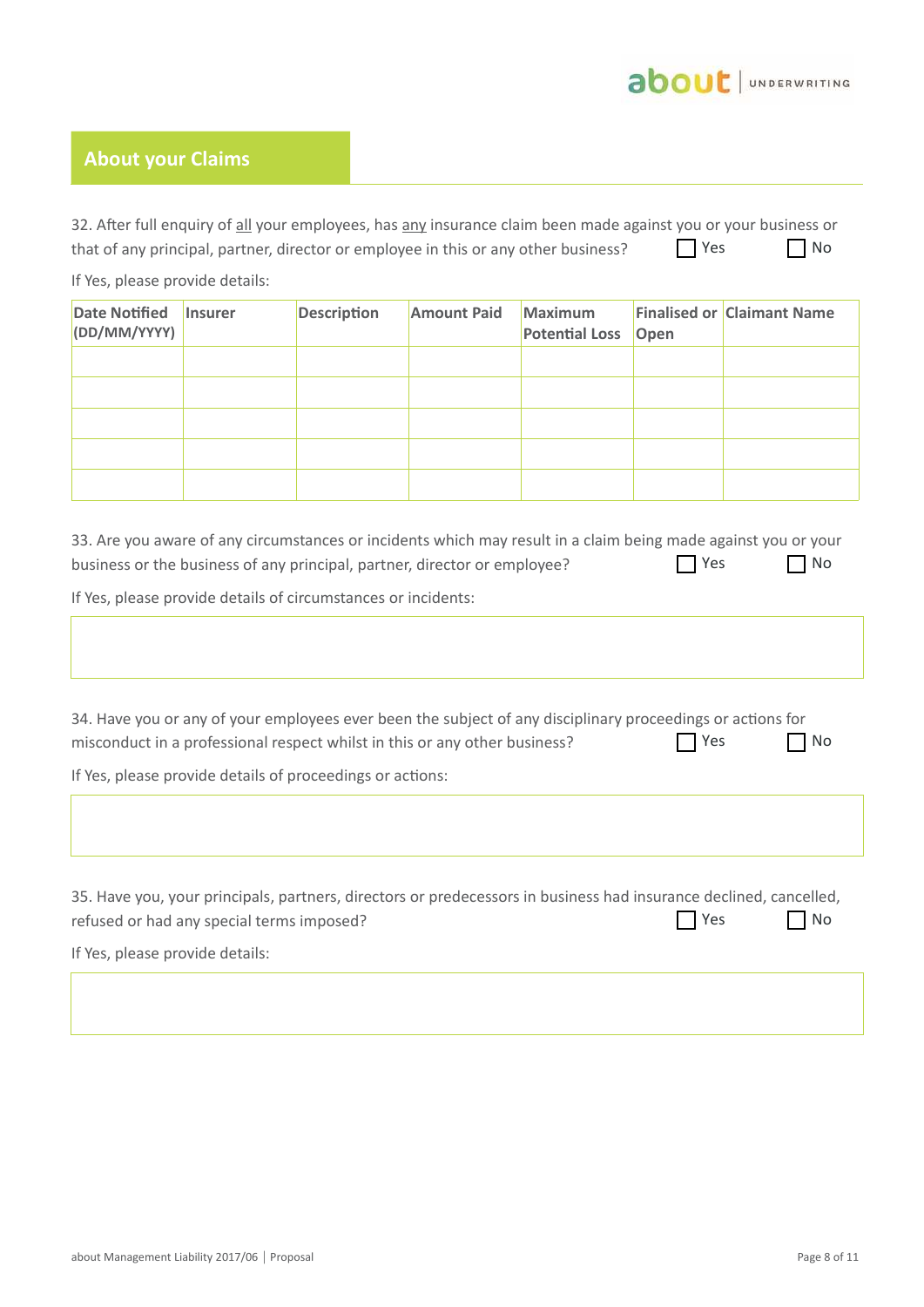# about | UNDERWRITING

| <b>About your cover</b> |                                                                                     |                                       |                           |                                                                                                               |                  |    |
|-------------------------|-------------------------------------------------------------------------------------|---------------------------------------|---------------------------|---------------------------------------------------------------------------------------------------------------|------------------|----|
| proposed?               |                                                                                     |                                       |                           | 36. Do you currently have Management Liability insurance in force for the activities for which cover is being | Yes              | No |
|                         | If Yes, please provide the following details:                                       |                                       |                           |                                                                                                               |                  |    |
| <b>Insurer</b>          | <b>Renewal Date</b>                                                                 |                                       | <b>Limit of Indemnity</b> | <b>Deductible</b>                                                                                             | Premium          |    |
|                         |                                                                                     | \$                                    |                           | \$                                                                                                            | \$               |    |
|                         | 37. Please select which Limit of Indemnity is required for Management Liability:    |                                       |                           |                                                                                                               |                  |    |
| 5500,000                | $\bigcap$ \$1,000,000                                                               | $\frac{1}{2}$ \$2,000,000 \$5,000,000 |                           | 510,000,000                                                                                                   | Other $\sqrt{s}$ |    |
|                         |                                                                                     |                                       |                           | 38. Please select which sub-limit of Indemnity is required for Employment Practices Liability:                |                  |    |
| \$500,000               | $\Box$ \$1,000,000                                                                  | 52,000,000                            | 55,000,000                |                                                                                                               | Other $\sqrt{s}$ |    |
|                         | 39. Please select which sub-limit of Indemnity is required for Crime Cover:         |                                       |                           |                                                                                                               |                  |    |
| $\frac{1}{2}$ \$500,00  | $\bigcap$ \$100,000                                                                 | $\frac{1}{2}$ \$250,000               | 5500,000                  | $\sqrt{51,000,000}$                                                                                           | Other $\sqrt{s}$ |    |
|                         | 40. Please select which sub-limit of Indemnity is required for Statutory Liability: |                                       |                           |                                                                                                               |                  |    |
| $\frac{1}{2}$ \$100,000 | $\frac{1}{2}$ \$250,000                                                             | 5500,000                              | 51,000,000                |                                                                                                               | Other $\sqrt{s}$ |    |
|                         | 41. Do you require Internet Liability?                                              |                                       |                           |                                                                                                               | Yes              | No |
|                         | If Yes, please select your preferred sub-limit:                                     |                                       |                           |                                                                                                               |                  |    |
| \$50,000                | $\frac{1}{2}$ \$100,000                                                             | \$200,000                             |                           |                                                                                                               |                  |    |
|                         | 42. Please advise the number of websites cover is required for:                     |                                       |                           |                                                                                                               |                  |    |
|                         | 43. Please list website addresses requiring cover:                                  |                                       |                           |                                                                                                               |                  |    |
|                         |                                                                                     |                                       |                           |                                                                                                               |                  |    |
|                         |                                                                                     |                                       |                           |                                                                                                               |                  |    |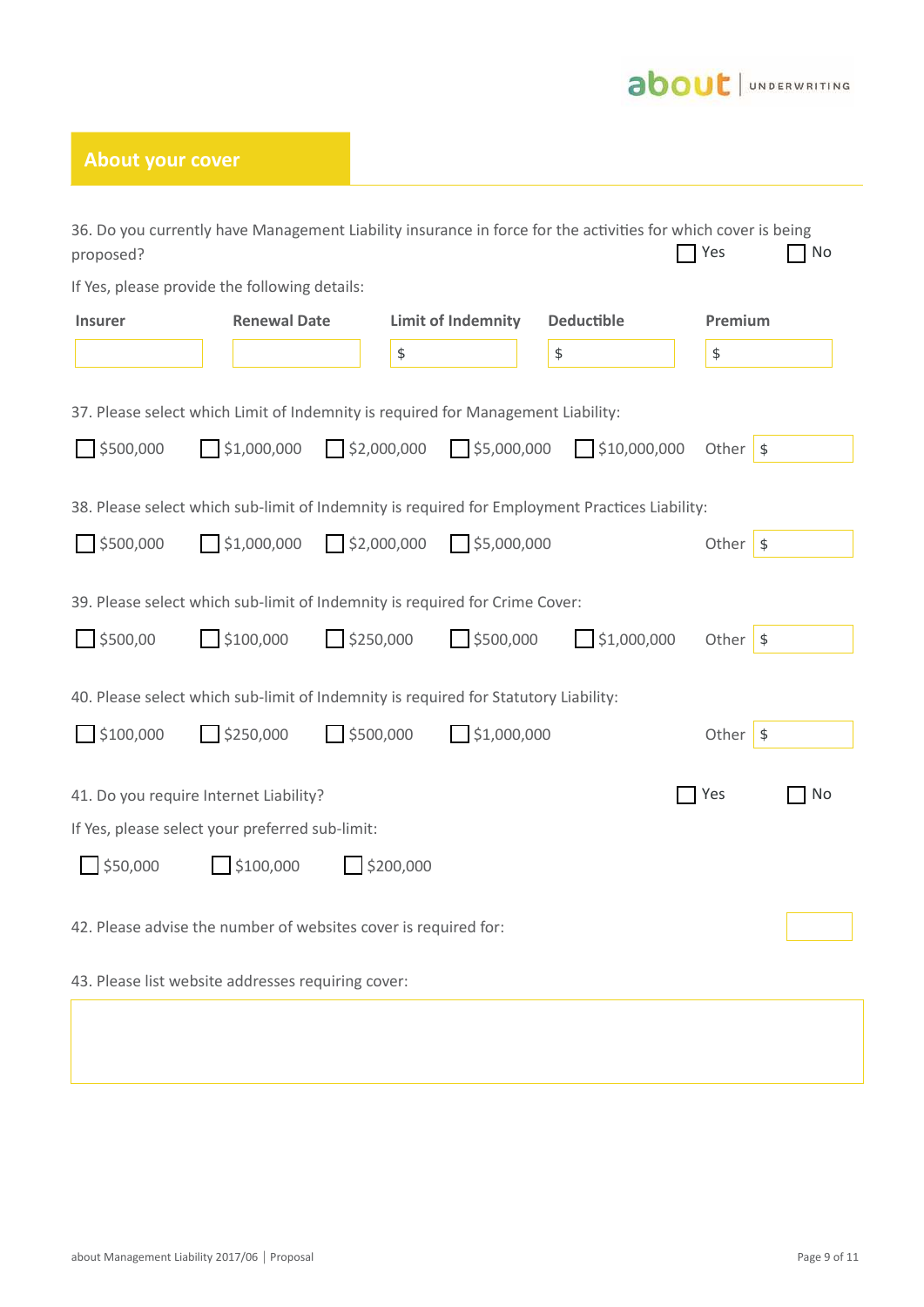# about | UNDERWRITING

### **Duties**

| 44. | a) | Are duties segregated so that no one person can control signing<br>cheques, preparing cheque requisitions, reconciling bank statements or<br>issuing fund transfer instructions above \$5,000, from commencement<br>to completion without referral to another party (i.e. financial controller<br>or director)? | Yes | No. |
|-----|----|-----------------------------------------------------------------------------------------------------------------------------------------------------------------------------------------------------------------------------------------------------------------------------------------------------------------|-----|-----|
|     | b) | Are duties segregated so that no one person can control refund of<br>monies or return of goods above \$5,000, from commencement to<br>completion without referral to another party (i.e. financial controller or<br>director)?                                                                                  | Yes | No. |
|     | C) | Are all employees required to take a minimum of two weeks<br>uninterrupted annual leave per year?                                                                                                                                                                                                               | Yes | No. |

### **Additional Information**

If insufficient space to complete questions, please provide at this section: